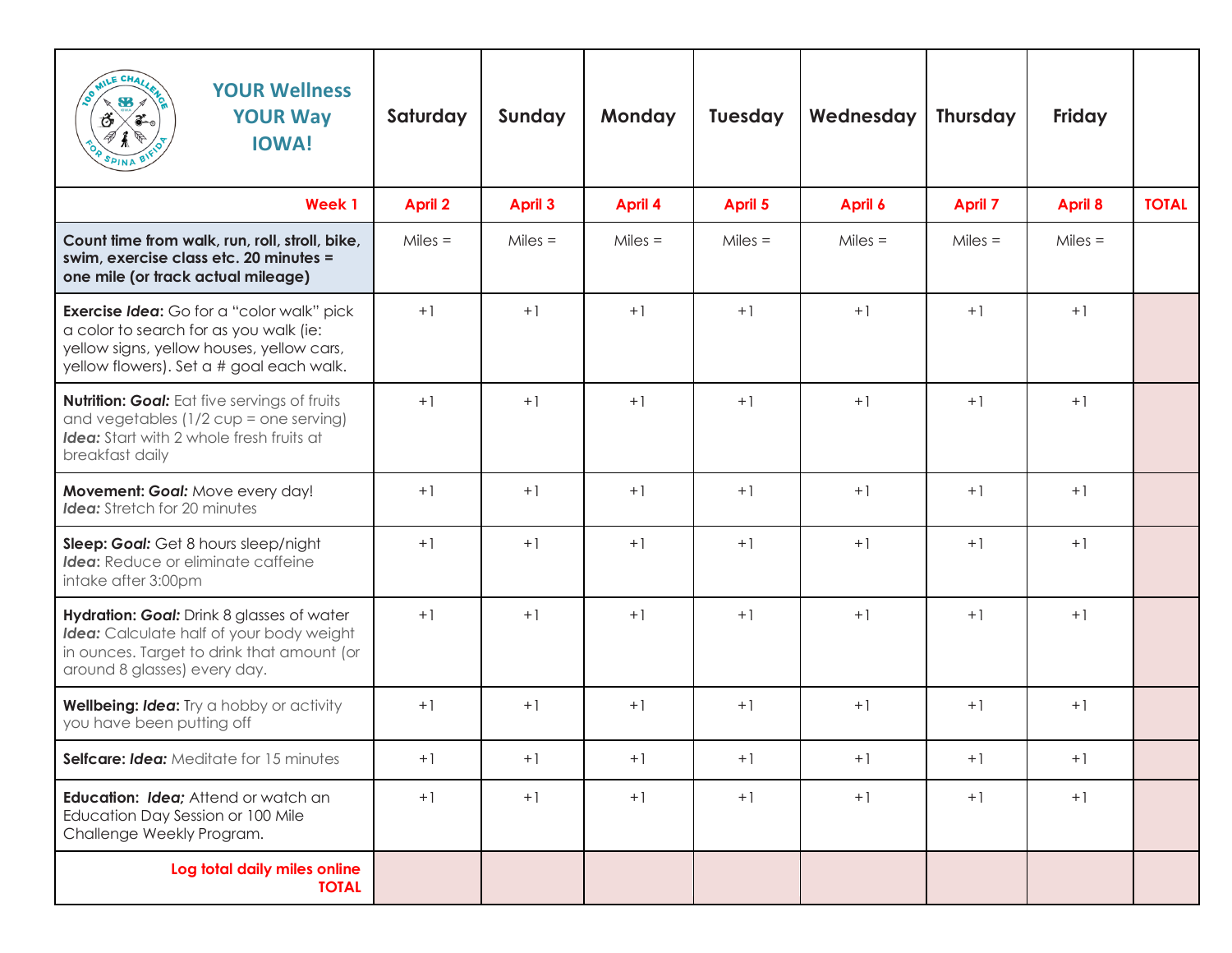| MILE CHA<br><b>YOUR Wellness</b><br>SB.<br>Ő<br><b>YOUR Way</b><br><b>IOWA!</b>                                                                                            | Saturday       | Sunday    | <b>Monday</b> | <b>Tuesday</b> | Wednesday                                              | <b>Thursday</b> | Friday    |              |
|----------------------------------------------------------------------------------------------------------------------------------------------------------------------------|----------------|-----------|---------------|----------------|--------------------------------------------------------|-----------------|-----------|--------------|
| Week 2                                                                                                                                                                     | <b>April 9</b> | April 10  | April 11      | April 12       | April 13                                               | April 14        | April 15  | <b>TOTAL</b> |
| Count time from walk, run, roll, stroll, bike,<br>swim, exercise class etc. 20 minutes =<br>one mile (or track actual mileage)                                             | $Miles =$      | $Miles =$ | $Miles =$     | $Miles =$      | $Miles =$                                              | $Miles =$       | $Miles =$ |              |
| Exercise Idea: Try a new-to-you work out<br>video on YouTube or online.                                                                                                    | $+1$           | $+1$      | $+1$          | $+1$           | $+1$                                                   | $+1$            | $+1$      |              |
| <b>Nutrition: Goal:</b> Eat five servings of fruits<br>and vegetables (1/2 cup = one serving)<br>Idea: Try a new fruit, vegetable, or recipe<br>each week of the challenge | $+1$           | $+1$      | $+1$          | $+1$           | $+1$                                                   | $+1$            | $+1$      |              |
| Movement: Goal: Move every day!<br><b>Idea:</b> Clean house/office for 30 minutes                                                                                          | $+1$           | $+1$      | $+1$          | $+1$           | $+1$                                                   | $+1$            | $+1$      |              |
| Sleep: Goal: Get 8 hours sleep/night<br><b>Idea:</b> Turn off electronics 30 minutes<br>before bed                                                                         | $+1$           | $+1$      | $+1$          | $+1$           | $+1$                                                   | $+1$            | $+1$      |              |
| Hydration: Goal: Drink 8 glasses of water<br>Idea: Start your day with a full glass of<br>water with a squeeze of fresh lemon                                              | $+1$           | $+1$      | $+1$          | $+1$           | $+1$                                                   | $+1$            | $+1$      |              |
| Wellbeing: Idea: Organize a cluttered<br>space                                                                                                                             | $+1$           | $+1$      | $+1$          | $+1$           | $+1$                                                   | $+1$            | $+1$      |              |
| Selfcare: Idea: Talk to a friend or family<br>member about the best part of your day                                                                                       | $+1$           | $+1$      | $+1$          | $+1$           | $+1$                                                   | $+1$            | $+1$      |              |
| Education: Idea; Attend or watch an<br>Education Day Session or 100 Mile<br>Challenge Weekly Program.                                                                      | $+1$           | $+1$      | $+1$          | $+1$           | $+1$                                                   | $+1$            | $+1$      |              |
| Log total daily miles online<br><b>TOTAL</b>                                                                                                                               |                |           |               |                | $ChackIONIN!$ corrected at $MININ!$ 100 AU ECEODER ORC |                 |           |              |

Check IOWA's progress at WWW.100MILESFORSB.ORG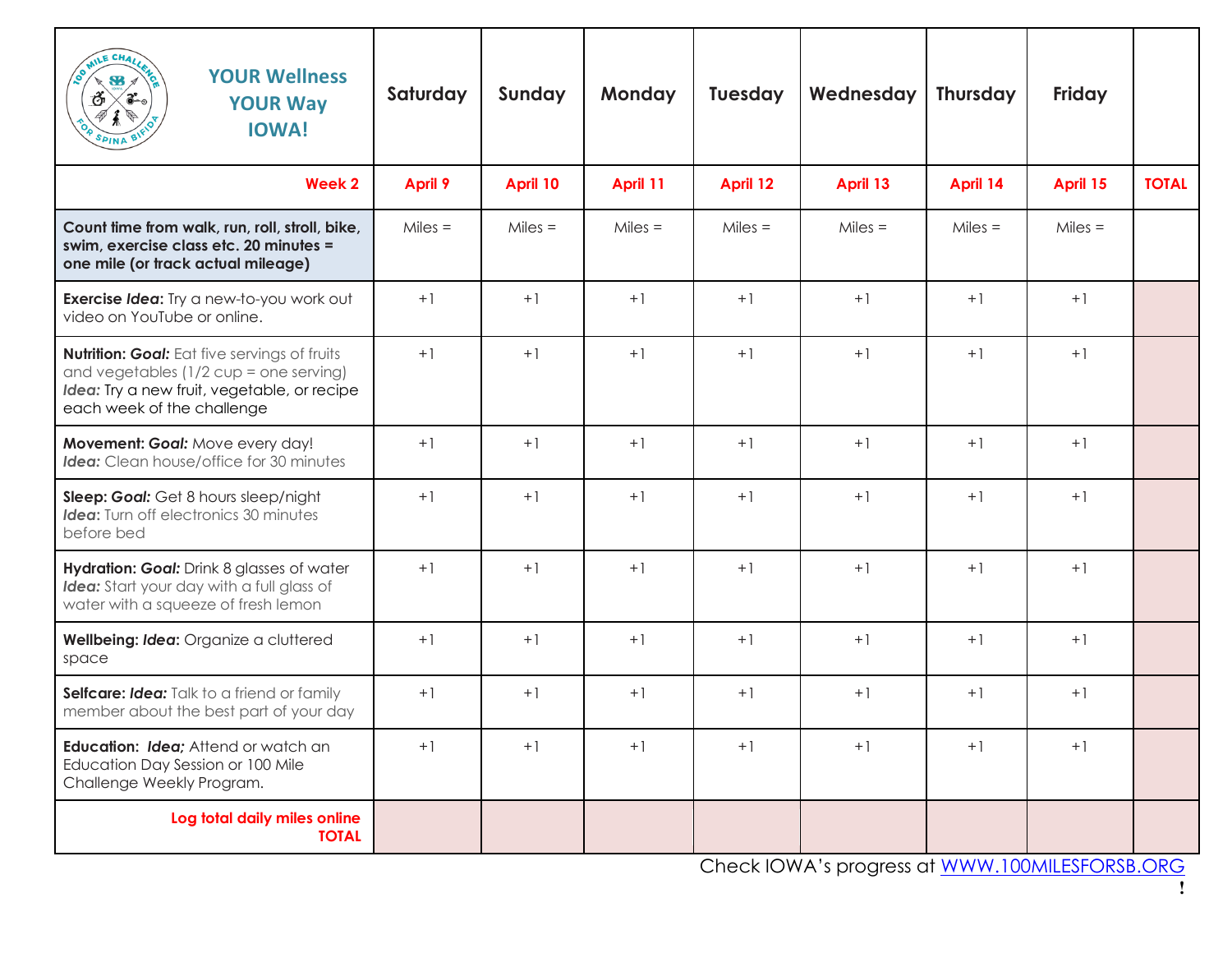| AILE CHAI<br><b>YOUR Wellness,</b><br>$\mathbf{B}$<br>ී<br>′ີີ້<br><b>YOUR Way</b><br><b>IOWA!</b>                                                                                 | Saturday  | Sunday    | <b>Monday</b> | <b>Tuesday</b> | Wednesday       | Thursday  | <b>Friday</b>   |              |
|------------------------------------------------------------------------------------------------------------------------------------------------------------------------------------|-----------|-----------|---------------|----------------|-----------------|-----------|-----------------|--------------|
| Week 3                                                                                                                                                                             | April 16  | April 17  | April 18      | April 19       | <b>April 20</b> | April 21  | <b>April 22</b> | <b>TOTAL</b> |
| Count time from walk, run, roll, stroll, bike,<br>swim, exercise class etc. 20 minutes =<br>one mile (or track actual mileage)                                                     | $Miles =$ | $Miles =$ | $Miles =$     | $Miles =$      | $Miles =$       | $Miles =$ | $Miles =$       |              |
| <b>Exercise Idea:</b> Focus exercise on a part of<br>your body that you usually don't exercise                                                                                     | $+1$      | $+1$      | $+1$          | $+1$           | $+1$            | $+1$      | $+1$            |              |
| Nutrition: Goal: Eat five servings of fruits<br>and vegetables $(1/2$ cup = one serving)<br>Idea: Each fresh fruit instead of drinking<br>fruit juice (fruit juice doesn't count!) | $+1$      | $+1$      | $+1$          | $+1$           | $+1$            | $+1$      | $+1$            |              |
| Movement: Goal: Move every day!<br>Idea: Park farther away from building<br>entrances when parking                                                                                 | $+1$      | $+1$      | $+1$          | $+1$           | $+1$            | $+1$      | $+1$            |              |
| Sleep: Goal: Get 8 hours sleep/night<br>Idea: Go to bed and wake up at the<br>same time every day                                                                                  | $+1$      | $+1$      | $+1$          | $+1$           | $+1$            | $+1$      | $+1$            |              |
| Hydration: Goal: Drink 8 glasses of water<br>Idea: Drink a glass of room-temperature<br>water 30 min. before each meal                                                             | $+1$      | $+1$      | $+1$          | $+1$           | $+1$            | $+1$      | $+1$            |              |
| Wellbeing: Idea: Set timers to give<br>yourself breaks to move at work or home                                                                                                     | $+1$      | $+1$      | $+1$          | $+1$           | $+1$            | $+1$      | $+1$            |              |
| Selfcare: Idea: Laugh out loud every day!<br>Watch a funny video/TV or laugh at<br>yourself!                                                                                       | $+1$      | $+1$      | $+1$          | $+1$           | $+1$            | $+1$      | $+1$            |              |
| Education: Idea; Attend or watch an<br>Education Day Session or 100 Mile<br>Challenge Weekly Program.                                                                              | $+1$      | $+1$      | $+1$          | $+1$           | $+1$            | $+1$      | $+1$            |              |
| Log total daily miles online<br><b>TOTAL</b>                                                                                                                                       |           |           |               |                |                 |           |                 |              |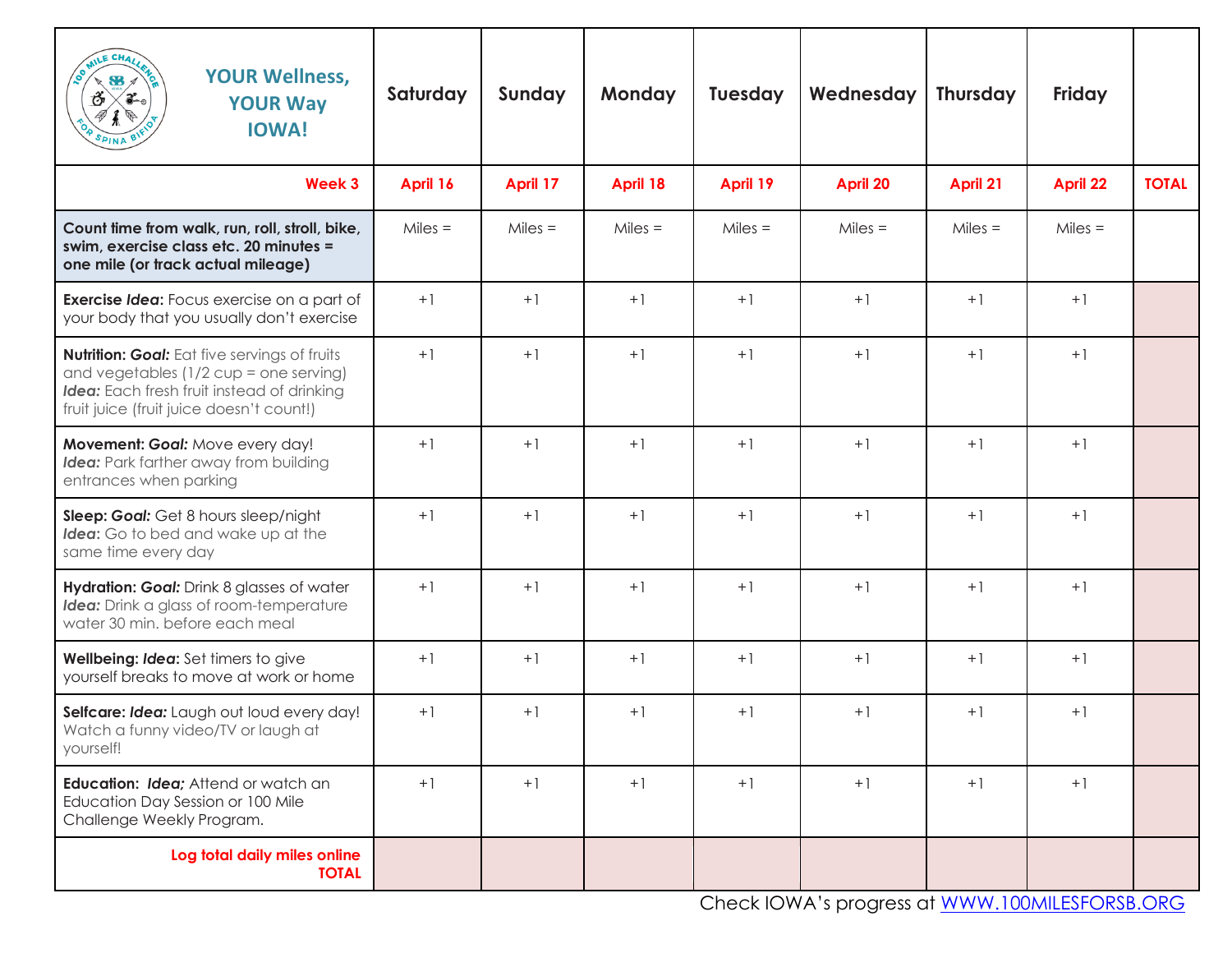| AILE CHAI<br><b>YOUR Wellness,</b><br>$\mathbf{B}$<br>ő<br>∕ ∂∸∈<br><b>YOUR Way</b><br><b>IOWA!</b>                                                   | Saturday  | Sunday          | <b>Monday</b> | <b>Tuesday</b> | Wednesday       | <b>Thursday</b> | <b>Friday</b>   |              |
|-------------------------------------------------------------------------------------------------------------------------------------------------------|-----------|-----------------|---------------|----------------|-----------------|-----------------|-----------------|--------------|
| <b>Week 4</b>                                                                                                                                         | April 23  | <b>April 24</b> | April 25      | April 26       | <b>April 27</b> | April 28        | <b>April 29</b> | <b>TOTAL</b> |
| Count time from walk, run, roll, stroll, bike,<br>swim, exercise class etc. 20 minutes =<br>one mile (or track actual mileage)                        | $Miles =$ | $Miles =$       | $Miles =$     | $Miles =$      | $Miles =$       | $Miles =$       | $Miles =$       |              |
| <b>Exercise Idea:</b> Work on core (abdomen)<br>muscles.                                                                                              | $+1$      | $+1$            | $+1$          | $+1$           | $+1$            | $+1$            | $+1$            |              |
| <b>Nutrition: Goal:</b> Eat five servings of fruits<br>and vegetables $(1/2$ cup = one serving)<br><b>Idea:</b> Make a smoothie for a meal            | $+1$      | $+1$            | $+1$          | $+1$           | $+1$            | $+1$            | $+1$            |              |
| Movement: Goal: Move every day!<br>Idea: Do breathing exercises such as<br>square breathing or alternative nostril<br>breathing. Exercise your lungs. | $+1$      | $+1$            | $+1$          | $+1$           | $+1$            | $+1$            | $+1$            |              |
| Sleep: Goal: Get 8 hours sleep/night<br>Idea: Reduce or eliminate caffeine<br>intake after 3:00pm                                                     | $+1$      | $+1$            | $+1$          | $+1$           | $+1$            | $+1$            | $+1$            |              |
| Hydration: Goal: Drink 8 glasses of water<br>Idea: Carry a water bottle with you<br>wherever you go. Don't get thirsty!                               | $+1$      | $+1$            | $+1$          | $+1$           | $+1$            | $+1$            | $+1$            |              |
| Wellbeing: Idea: Give back! It is proven to<br>improve your overall life satisfaction.                                                                | $+1$      | $+1$            | $+1$          | $+1$           | $+1$            | $+1$            | $+1$            |              |
| Selfcare: Idea: Hold your head high!<br>Focus on posture when you walk, sit,<br>exercise--shoulders back, head straight                               | $+1$      | $+1$            | $+1$          | $+1$           | $+1$            | $+1$            | $+1$            |              |
| Education: Idea: Attend or watch an<br>Education Day Session or 100 Mile<br>Challenge Weekly Program.                                                 | $+1$      | $+1$            | $+1$          | $+1$           | $+1$            | $+1$            | $+1$            |              |
| Log total daily miles online<br><b>TOTAL</b>                                                                                                          |           |                 |               |                |                 |                 |                 |              |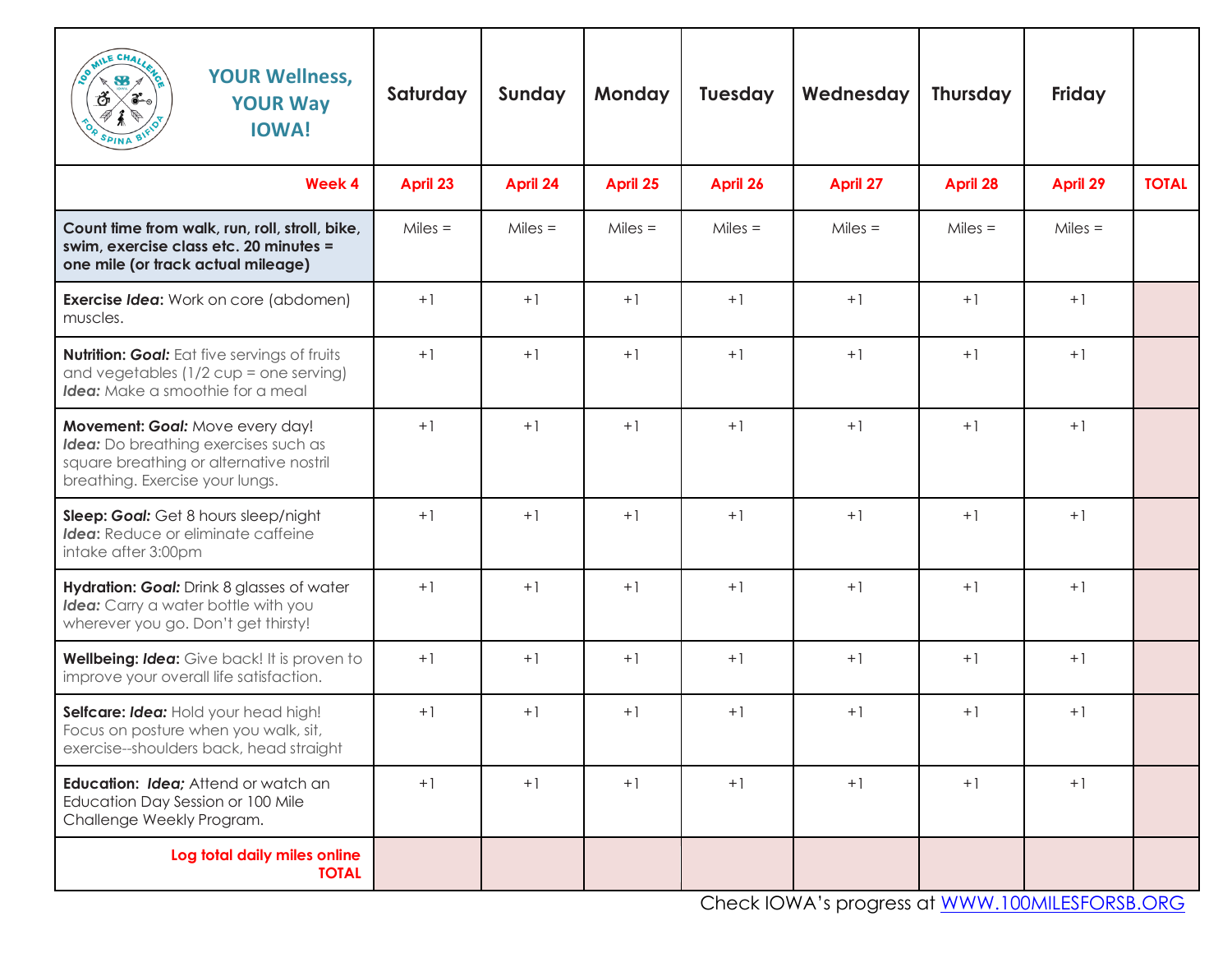| <b>ILE CHAZ</b><br><b>YOUR Wellness,</b><br>$\mathbf{B}$<br>∕ ∂∸∈<br>ő<br><b>YOUR Way</b><br><b>IOWA!</b>                                                                                | Saturday  | Sunday    | <b>Monday</b> | <b>Tuesday</b> | Wednesday | <b>Thursday</b> | <b>Friday</b> |              |
|------------------------------------------------------------------------------------------------------------------------------------------------------------------------------------------|-----------|-----------|---------------|----------------|-----------|-----------------|---------------|--------------|
| Week 5                                                                                                                                                                                   | April 30  | May1      | May 2         | May 3          | May4      | May 5           | May 6         | <b>TOTAL</b> |
| Count time from walk, run, roll, stroll, bike,<br>swim, exercise class etc. 20 minutes =<br>one mile (or track actual mileage)                                                           | $Miles =$ | $Miles =$ | $Miles =$     | $Miles =$      | $Miles =$ | $Miles =$       | $Miles =$     |              |
| <b>Exercise Idea:</b> Do one full hour of<br>exercise that makes you sweat.                                                                                                              | $+1$      | $+1$      | $+1$          | $+1$           | $+1$      | $+1$            | $+1$          |              |
| <b>Nutrition: Goal:</b> Eat five servings of fruits<br>and vegetables (1/2 cup = one serving)<br>Idea: Eat a salad with variety of veg. for a<br>meal. Add beans or lentils for protein. | $+1$      | $+1$      | $+1$          | $+1$           | $+1$      | $+1$            | $+1$          |              |
| Movement: Goal: Move every day!<br>Idea: Move your arms when you walk.                                                                                                                   | $+1$      | $+1$      | $+1$          | $+1$           | $+1$      | $+1$            | $+1$          |              |
| Sleep: Goal: Get 8 hours sleep/night<br>Idea: Reduce or eliminate caffeine<br>intake after 3 p.m.                                                                                        | $+1$      | $+1$      | $+1$          | $+1$           | $+1$      | $+1$            | $+1$          |              |
| Hydration: Goal: Drink 8 glasses of water<br>Idea: Drink hot, herbal tea after dinner (it<br>counts!)                                                                                    | $+1$      | $+1$      | $+1$          | $+1$           | $+1$      | $+1$            | $+1$          |              |
| Wellbeing: Idea: Write a to-do list to stay<br>productive each day                                                                                                                       | $+1$      | $+1$      | $+1$          | $+1$           | $+1$      | $+1$            | $+1$          |              |
| Selfcare: Idea: Utilize an identified coping<br>skill that works for you                                                                                                                 | $+1$      | $+1$      | $+1$          | $+1$           | $+1$      | $+1$            | $+1$          |              |
| Education: Idea; Attend or watch an<br>Education Day Session or 100 Mile<br>Challenge Weekly Program.                                                                                    | $+1$      | $+1$      | $+1$          | $+1$           | $+1$      | $+1$            | $+1$          |              |
| Log total daily miles online<br><b>TOTAL</b>                                                                                                                                             |           |           |               |                |           |                 |               |              |

Check IOWA's progress at WWW.100MILESFORSB.ORG